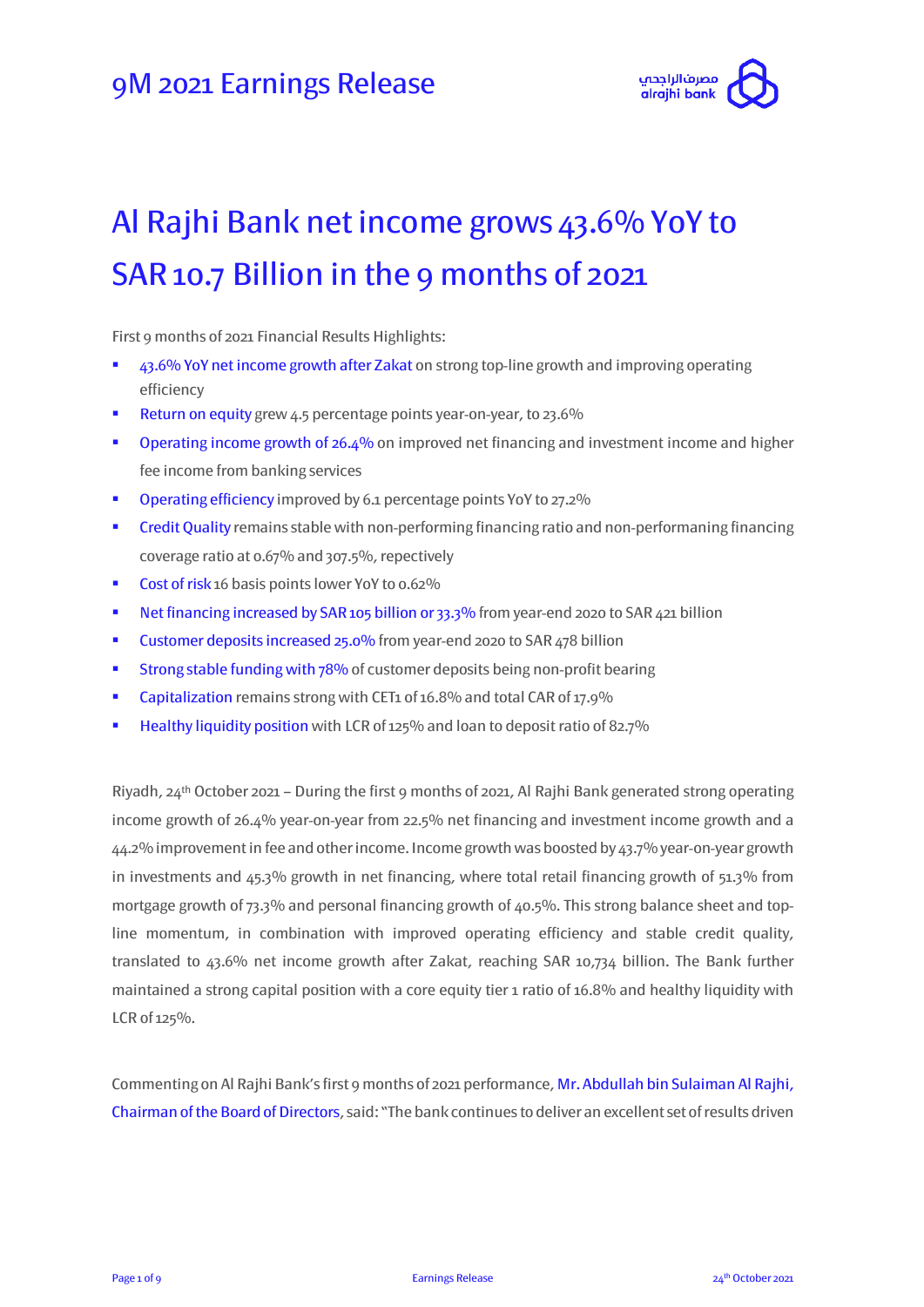

by the strong client relationship and best in class digital solutions. Proudly serving more than 11 million customers, we continue to focus on empowering our clients with financial solutions to cater the thriving human future thorugh a financial ecosystem that improves our customer experience with unlimited possibilities.

During the first nine months of 2021, we were able to grow the financing portfolio by 33.3% to SAR 421 billion and increase customers' deposits by 25.0% to SAR 478 billion. The growth in the financing portfolio was across all business segements driven by the good progress made on "Bank of the Future" strategy implementation. In Retail, financing portfolio registered a growth of 35.9% driven by a 46.6% growth in mortgage financing. This strategic progress coupled with improved economic activities and outlook in Saudi Arabia resulted in growth of 26.4%, and 43.6% in operating income and net income, respectively. Additionally, ROE and ROA stands at 23.6% and 2.72%, respectively".

### Performance Highlights

#### Income Statement Summary

| SAR (mn)                                 | 9M 21    |          | YoY           |             | 2Q21    | QoQ           |         | YoY           |
|------------------------------------------|----------|----------|---------------|-------------|---------|---------------|---------|---------------|
|                                          |          | 9M 20    | $\frac{0}{0}$ | 3Q21        |         | $\frac{0}{0}$ | 3Q20    | $\frac{0}{0}$ |
|                                          |          |          |               |             |         |               |         |               |
| Net financing & investment<br>income     | 15,037   | 12,275   | $+22.5\%$     | 5,215       | 5,052   | $+3.2\%$      | 4,196   | $+24.3\%$     |
| Fees & other income                      | 3,824    | 2,653    | $+44.2\%$     | 1,363       | 1,285   | $+6.1\%$      | 956     | $+42.6%$      |
| <b>Total operating income</b>            | 18,862   | 14,927   | $+26.4%$      | 6,578       | 6,336   | $+3.8%$       | 5,152   | $+27.7%$      |
| Operating expenses                       | (5, 136) | (4, 978) | $+3.2\%$      | (1,754)     | (1,730) | $+1.4%$       | (1,724) | $+1.8%$       |
| <b>Pre-Provision Profit</b>              | 13,726   | 9,949    | +38.0%        | 4,824       | 4,606   | $+4.7%$       | 3,428   | $+40.7%$      |
| Total impairment charge                  | (1,755)  | (1,616)  | $+8.6%$       | (594)       | (584)   | $+1.7\%$      | (465)   | $+27.7%$      |
| Net income for the period                | 11,971   | 8,333    | $+43.7%$      | 4,230       | 4,022   | $+5.2%$       | 2,963   | $+42.7%$      |
| Zakat                                    | (1, 237) | (859)    | $+44.0\%$     | (436)       | (418)   | $+4.4%$       | (306)   | $+42.7%$      |
| Net income for the period<br>after Zakat | 10,734   | 7,474    | $+43.6%$      | 3,794       | 3,605   | $+5.2%$       | 2,658   | $+42.7%$      |
| Earnings per share (SAR)                 | 4.29     | 2.99     | $+43.6%$      | 1.52        | 1.44    | $+5.2\%$      | 1.06    | $+42.7%$      |
| Dividends per share (SAR)                | 1.4      | $\circ$  |               | $\mathbf 0$ | 1.4     |               | $\circ$ |               |
| Return on equity                         | 23.62%   | 19.16%   | $+4.5\%$      |             |         |               |         |               |
| Return on assets                         | $2.72\%$ | 2.48%    | $+0.2%$       |             |         |               |         |               |
| Net financing and investment<br>margin   | $4.32\%$ | $4.72\%$ | $-0.40%$      |             |         |               |         |               |
| Cost to income ratio                     | 27.2%    | 33.4%    | $-6.1\%$      |             |         |               |         |               |
| Cost of risk                             | $0.62\%$ | 0.78%    | $-0.16%$      |             |         |               |         |               |

Total operating income reached SAR 18,862 million in the first 9 months of 2021, an increase of 26.4% compared with the same period last year. This improvement was driven by 22.5% year-on-year growth of net financing and investment income due to strong growth in the financing and investment portfolios,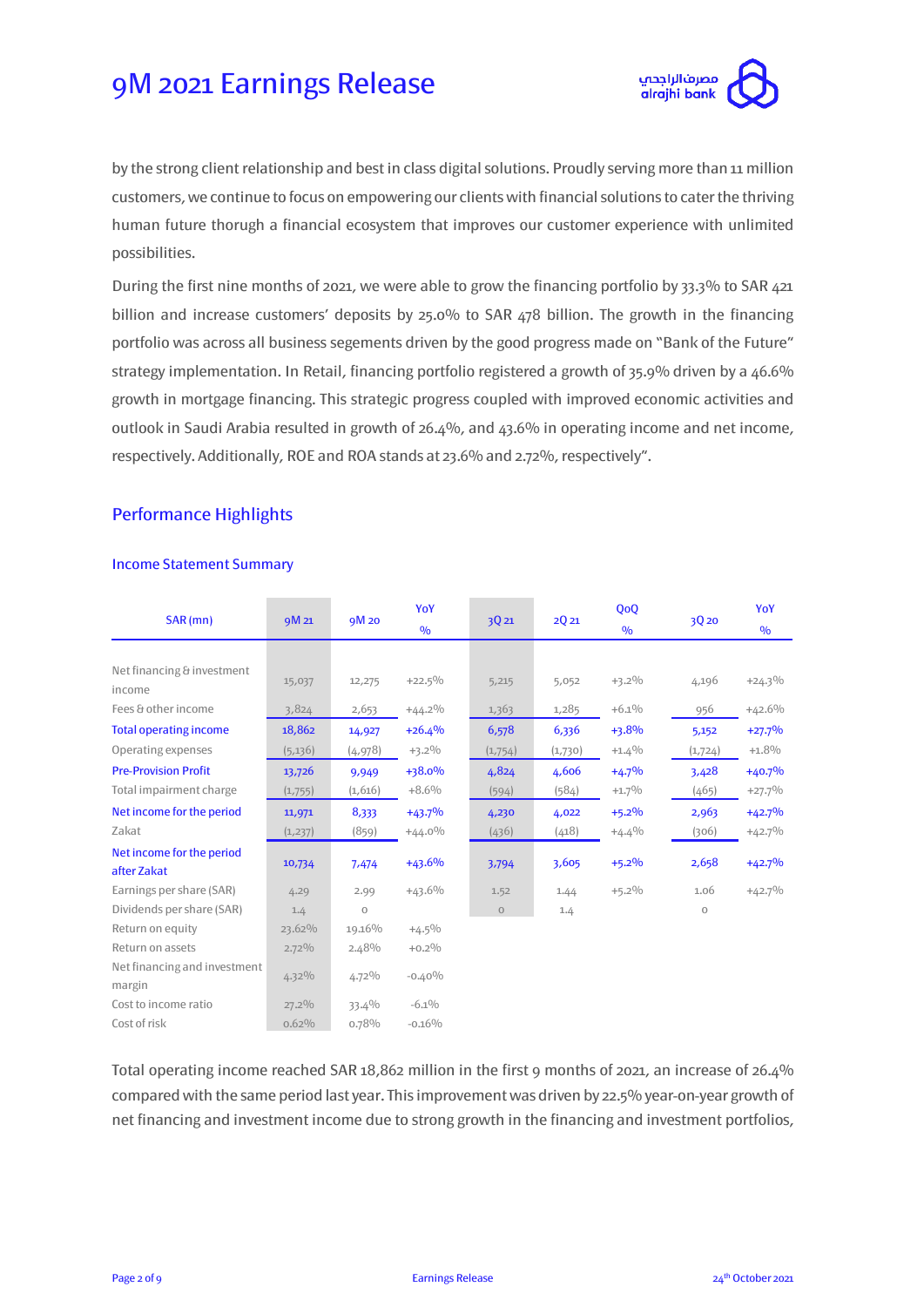

and despite a 40 basis points contraction in the net financing and investment margin to 4.32% resulting from the lower interest rate environment. Income growth was further aided by 44.2% year-on-year growth in fee and other income, where fee income on banking services grew 57.0% year-on-year.

Total operating income for the third quarter of 2021 amounted to SAR 6,578 million, an increase of 27.7% compared with the third quarter of 2020 and of 3.8% relative to the previous quarter. This growth was similarly driven by improvements across both net financing and investment income and fee income from banking services.

Operating expenses totalled SAR 5,136 million for first nine months of 2021, a rise of only 3.2% year-onyear supporting 26.4% operating income growth. These positive "jaws" were enabled through efficiencies gained in the Bank's digital platforms and cost optimization initiatives which resulted in an improvement in the cost to income ratio of 6.1 percentage points year-on-year to 27.2%. Similarly, operating expenses for the third quarter of 2021 increased by a modest 1.8% compared with the corresponding quarter in 2020 and 1.4% relative to the previous quarter to SAR 1,754 million.

The net impairment charge for for the first 9 months of 2021 amounted to SAR 1,755 million, 8.6% higher compared to same period last year driven by the financing portfolio growth and improved recovery. The cost of risk for first nine months of 2021 was 16 basis points lower at 0.62%. The non-performing financing ratio decreased marginally by 9 basis points from the start of the year to 0.67%, as credit quality remained stable over the last 9 months. The non-performing financing coverage ratio stand at 307.5% as at 30 September 2021.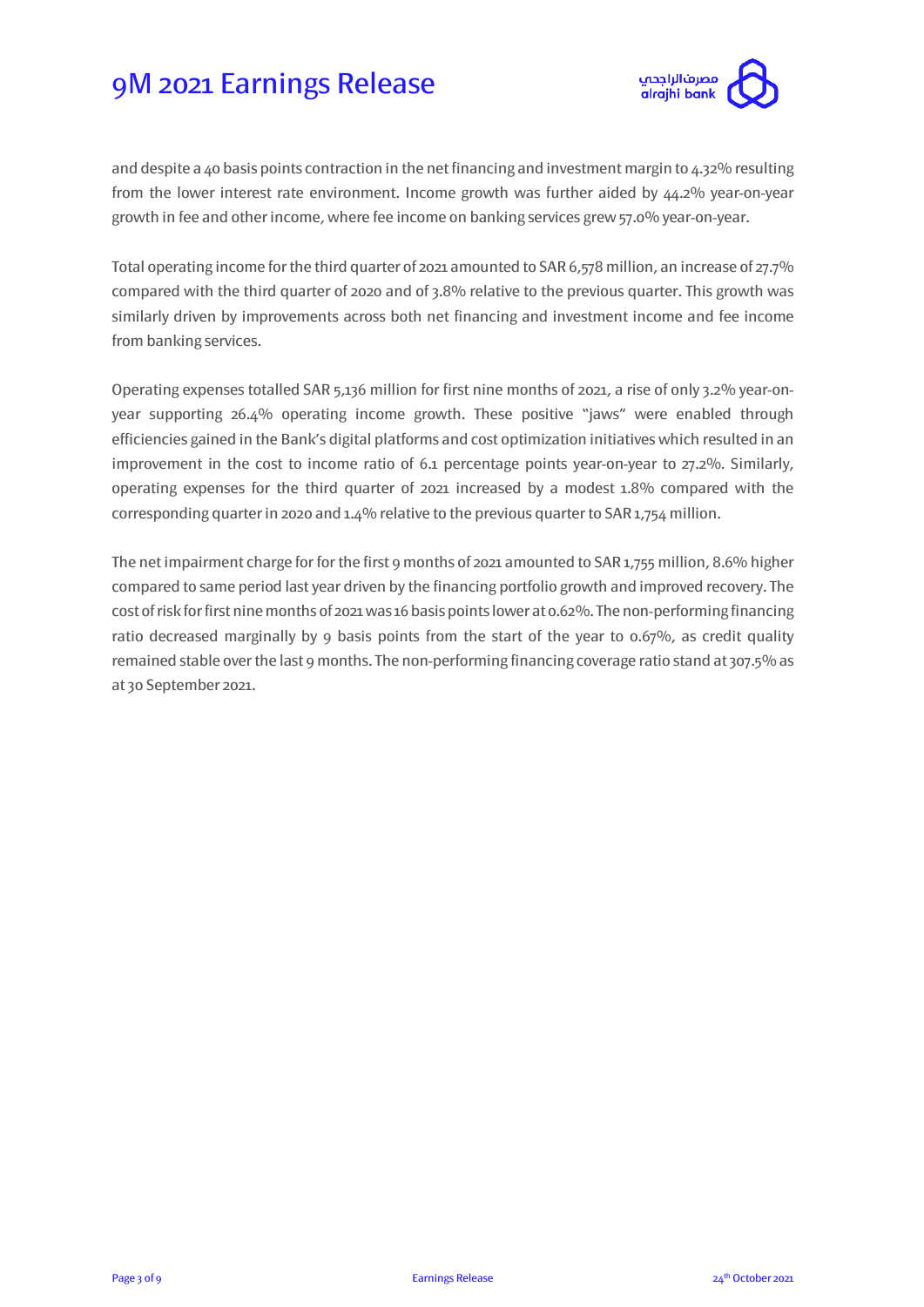

#### Balance Sheet Summary

| SAR (mn)                                           | 3Q21     | 2021     | QoQ<br>$\frac{0}{0}$ | 4Q 20    | <b>YTD</b><br>$\frac{0}{0}$ | 3Q 20    | YoY<br>$\frac{0}{0}$ |
|----------------------------------------------------|----------|----------|----------------------|----------|-----------------------------|----------|----------------------|
|                                                    |          |          |                      |          |                             |          |                      |
| Cash & balances with SAMA & other<br>central banks | 34,420   | 36,914   | $-6.8%$              | 47,363   | $-27.3%$                    | 37,451   | $-8.1\%$             |
| Due from banks & other FIs                         | 27,518   | 26,213   | $+5.0%$              | 28,655   | $-4.0\%$                    | 27,517   | $+0.0\%$             |
| Investments, net                                   | 82,048   | 74,474   | $+10.2%$             | 60,285   | $+36.1%$                    | 57,111   | $+43.7\%$            |
| Financing, net                                     | 420,954  | 390,296  | $+7.9%$              | 315,712  | $+33.3\%$                   | 289,729  | $+45.3\%$            |
| Other assets, net                                  | 17,745   | 18,243   | $-2.7\%$             | 16,810   | $+5.6%$                     | 18,492   | $-4.0\%$             |
| <b>Total assets</b>                                | 582,684  | 546,139  | $+6.7%$              | 468,825  | $+24.3%$                    | 430,300  | $+35.4%$             |
| Due to banks and other financial<br>institutions   | 14,733   | 14,085   | $+4.6%$              | 10,764   | $+36.9%$                    | 11,294   | $+30.4%$             |
| Customers' deposits                                | 478,331  | 447,506  | $+6.9%$              | 382,631  | $+25.0%$                    | 345,322  | +38.5%               |
| Other liabilities                                  | 25,984   | 24,878   | $+4.4%$              | 17,311   | $+50.1%$                    | 18,765   | $+38.5%$             |
| <b>Total liabilities</b>                           | 519,048  | 486,469  | $+6.7%$              | 410,706  | $+26.4%$                    | 375,381  | +38.3%               |
| <b>Total shareholders' equity</b>                  | 63,637   | 59,670   | $+6.6%$              | 58,119   | $+9.5%$                     | 54,919   | $+15.9%$             |
| Risk weighted assets                               | 395,766  | 370,826  | $+6.7\%$             | 323,009  | $+22.5%$                    | 301,664  | $+31.2\%$            |
| CET <sub>1</sub> ratio                             | 16.8%    | 16.9%    | $-0.1\%$             | $18.0\%$ | $-1.2\%$                    | 18.2%    | $-1.4%$              |
| Total capital adequacy ratio                       | 17.9%    | $18.0\%$ | $-0.1\%$             | 19.1%    | $-1.1\%$                    | 19.3%    | $-1.4%$              |
| Liquidity coverage ratio (LCR)                     | 125%     | 126%     | $-1.1\%$             | $155\%$  | $-30.3%$                    | 150%     | $-23.3\%$            |
| Basel III leverage ratio                           | $11.2\%$ | $11.3\%$ | $-0.1\%$             | $12.0\%$ | $-0.8%$                     | 12.4%    | $-1.2\%$             |
| Loan to Deposit Ratio                              | 82.7%    | 83.2%    | $-0.5\%$             | 78.8%    | $+3.9%$                     | 79.9%    | $+2.7%$              |
| Non-performing loan ratio                          | 0.67%    | 0.67%    | $+0.00\%$            | 0.76%    | $-0.08%$                    | $0.83\%$ | $-0.16%$             |
| Non-performing loan coverage ratio                 | 307.5%   | 318.1%   | $-10.6%$             | 305.6%   | $+1.9%$                     | 293.0%   | $+14.5\%$            |

Total assets reached SAR 583 billion as at 30 September 2021, an increase of 24.3% compared to the 31 December 2020 and 35.4% from 30 September 2020, from strong growth in the financing and investments portfolios.

Net financing grew 33.3% year-to-date to reach SAR 421 billion, where strong growth was registered across the retail, corporate and SME financing portfolios. In retail, 35.9% year-to-date financing growth was driven by 46.6% growth in residential financing. Supporing the growth in the asset side, customer deposits increased 25.0% in the first 9 mothns of 2021 to SAR 478 billion. Non-profit bearing deposits continued to represented a significant proportion of total deposits of 78% as at 30 September 2021.

Al Rajhi Bank continued to maintain its strong capitalization profile with core equity tier 1 and total capital adequacy ratios of 16.8% and 17.9%, respectively as at 30 September 2021. The Bank's liquidity position remained healthy with a liquidity coverage ratio of 125% and loan to deposit ratio of 82.7% as at 30 September 2021.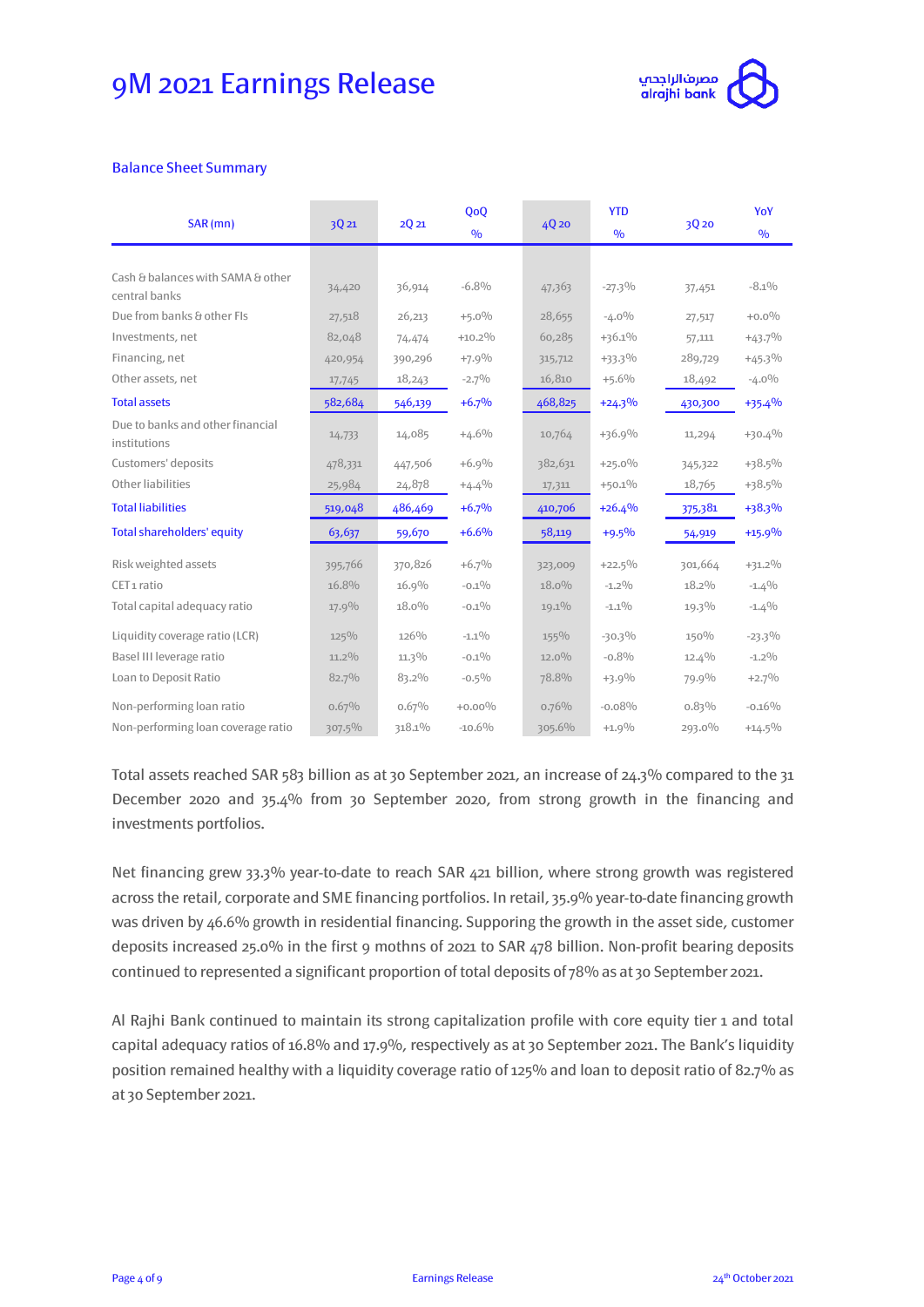

### Segmental Performance Highlights

#### Retail Banking

Al Rajhi Bank's retail business is the largest retail banking franchise in the Kingdom and offers a full range of financial products and banking services to individuals, such as current accounts, personal finance, and housing and auto financing.

| SAR (mn)                                | 9M 21    | 9M 20   | YoY           |          |         | QoQ           |          | YoY           |
|-----------------------------------------|----------|---------|---------------|----------|---------|---------------|----------|---------------|
|                                         |          |         | $\frac{0}{0}$ | 3Q21     | 2Q21    | $\frac{0}{0}$ | 3Q 20    | $\frac{0}{0}$ |
|                                         |          |         |               |          |         |               |          |               |
| Net financing and investment<br>income* | 8,708    | 8,476   | $+2.7\%$      | 2,618    | 3,015   | $-13.2\%$     | 2,592    | $+1.0%$       |
| Fees and other income                   | 1,838    | 1,444   | $+27.3%$      | 724      | 494     | $+46.7%$      | 457      | $+58.5%$      |
| <b>Total operating income</b>           | 10,546   | 9,920   | $+6.3%$       | 3,342    | 3,509   | $-4.8%$       | 3,049    | $+9.6%$       |
| Operating expenses                      | (4, 488) | (4,375) | $+2.6%$       | (1, 535) | (1,494) | $+2.8%$       | (1, 581) | $-2.9\%$      |
| Total impairment charge                 | (1, 557) | (896)   | $+73.7%$      | (449)    | (564)   | $-20.4%$      | (363)    | $+23.8%$      |
| Net income for the period               | 4,500    | 4,648   | $-3.2%$       | 1,358    | 1,451   | $-6.4%$       | 1,105    | $+22.9%$      |
|                                         |          |         |               |          |         |               |          |               |
| Total assets                            | 358,327  | 246,752 | $+45.2\%$     | 358,327  | 332,209 | $+7.9\%$      | 246,752  | $+45.2\%$     |
| <b>Total liabilities</b>                | 309,656  | 284,148 | $+9.0\%$      | 309,656  | 313,043 | $-1.1\%$      | 284,148  | $+9.0\%$      |

\* Includes the Inter-segement operating income / ( expense )

The Retail segment delivered 6.3% year-on-year total operating income growth in the first 9 months of 2021 to reach SAR 10,546 million. Net financing and investment income grew 2.7% year-on-year to SAR 8,708 million, driven by 45.2% increase in assets, partly offset by contraction in the net financing and investment income margin. Fees and other income increased 27.3% year-on-year to SAR 1,838 million. For the third quarter, operating income grew 9.6% year-on-year and decreased 4.8% quarter-onquarter.

Operating expenses totalled SAR 4,488 million in the first nine mothns of 2021, a 2.6% increase year-onyear. Third quarter 2021 operating expenses decreased by 2.9% year-on-year and increased by 2.8% quarter-on-quarter. The net impairment charge for Retail amounted to SAR1,557 million for the first 9 months of 2021, an increase of 73.7% year-on-year due to the strong growth in financing recorded in recent years, while underlying credit quality remained relatively stable.

Net income for the first nine months of 2021 decreased 3.2% to SAR 4,500 million, while third quarter net income increased 22.9% year-on-year to SAR 1,358 million.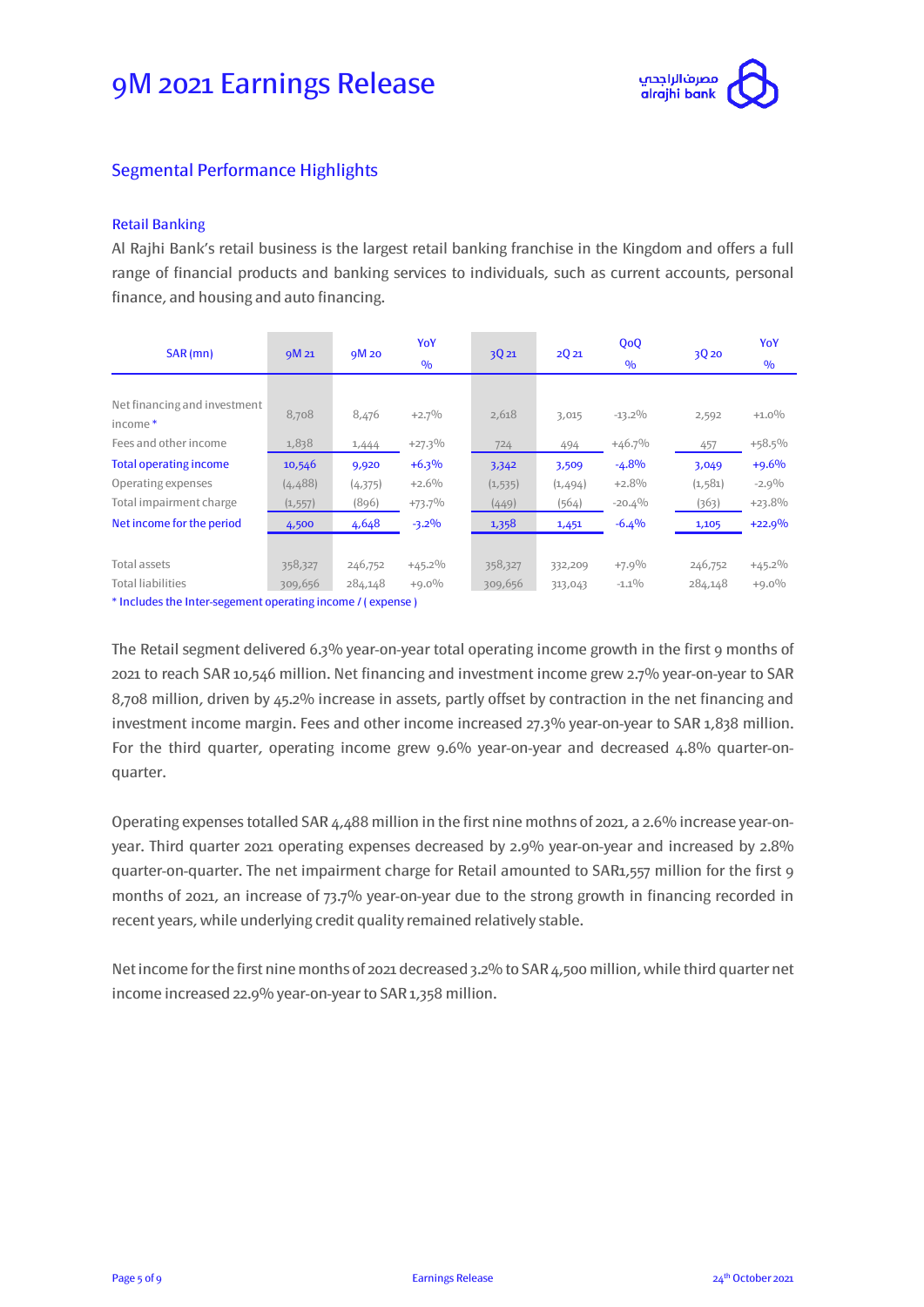

#### Corporate Banking

Al Rajhi Bank's corporate banking segment offers a comprehensive range of corporate financing facilities as well as trade finance, cash management and financial hedging and protection solutions to corporate customers.

| SAR(mn)                                                                            | 9M 21   | 9M 20  | YoY<br>$\frac{0}{0}$ | 3Q 21   | 2Q21    | QoQ<br>$\frac{0}{0}$ | 3Q 20  | YoY<br>$\frac{0}{0}$ |
|------------------------------------------------------------------------------------|---------|--------|----------------------|---------|---------|----------------------|--------|----------------------|
|                                                                                    |         |        |                      |         |         |                      |        |                      |
| Net financing and investment<br>income*                                            | 1,811   | 1,521  | $+19.1%$             | 813     | 518     | $+56.9%$             | 607    | $+34.0%$             |
| Fees and other income                                                              | 802     | 304    | $+163.5%$            | 266     | 430     | $-38.1\%$            | 99     | $+169.7%$            |
| <b>Total operating income</b>                                                      | 2,614   | 1,825  | $+43.2\%$            | 1,079   | 948     | $+13.8%$             | 705    | $+53.0%$             |
| Operating expenses                                                                 | (371)   | (335)  | $+10.7%$             | (125)   | (142)   | $-12.2\%$            | (185)  | $-32.5\%$            |
| Total impairment charge                                                            | (199)   | (690)  | $-71.2\%$            | (150)   | (26)    | $+486.3%$            | (88)   | $+69.3%$             |
| Net income for the period                                                          | 2,044   | 801    | $+155.3%$            | 804     | 780     | $+3.1\%$             | 432    | $+86.2%$             |
|                                                                                    |         |        |                      |         |         |                      |        |                      |
| <b>Total assets</b>                                                                | 80,890  | 63,954 | $+26.5%$             | 80,890  | 77,761  | $+4.0\%$             | 63,954 | $+26.5%$             |
| <b>Total liabilities</b>                                                           | 182,791 | 75,543 | $+142.0%$            | 182,791 | 152,073 | $+20.2%$             | 75,543 | $+142.0\%$           |
| the students of the figure and account and account the same of the construction of |         |        |                      |         |         |                      |        |                      |

Includes the Inter-segement operating income / ( expense )

The Corporate segment's total operating income amounted to SAR 2,614 million in the first nine months of 2021, a 43.2% rise over the same period of last year. Net financing and investment income grew 19.1% year-on-year to SAR 1,811 million and fees and other income rose 163.5% to SAR 802 million. Third quarter 2021total operating income increased by 53.0% year-on-year and 13.8% quarter-on-quarter.

Operating expenses totalled SAR 371 million in first 9 months of 2021, a 10.7% increase year-on-year. For the third quarter of 2021, operating expenses amounted to SAR 125 million, a decrease of 32.5% year-onyear and 12.2% quarter-on-quarter.

The impairment charge for Corporate Banking decreased by 71.2% to SAR 199 million in first nine months of 2021 as credit quality stabilized following elevated impairments in the same period last year relating to the Covid Pandemic.

Net income of SAR 2,044 for the first 9 months of 2021 was 155.3% higher than same priod last year, while third quarter net income increased 86.2% year-on-year and 3.1% quarter-on-quarter.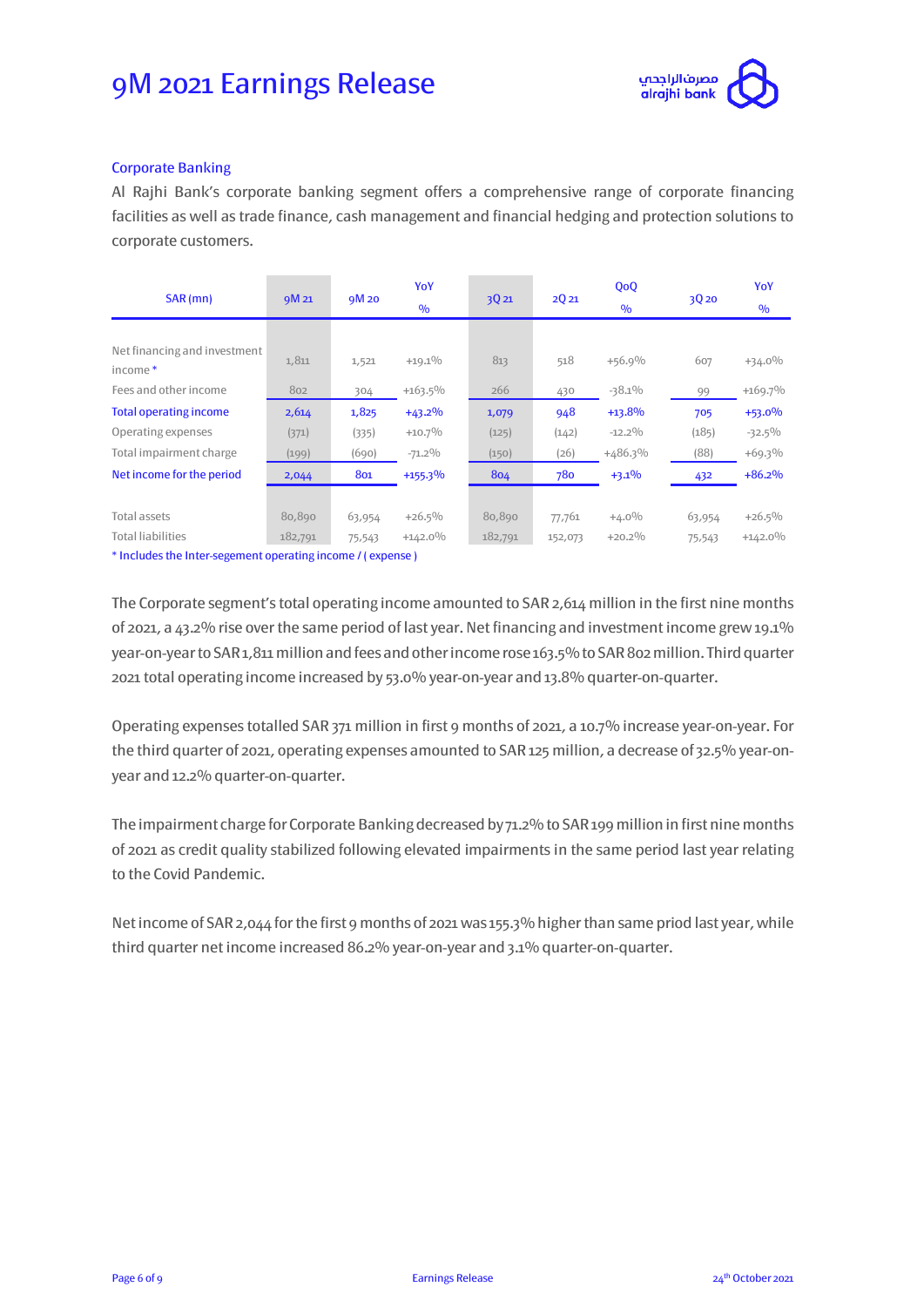

#### **Treasury**

The Treasury segmentis responsible for managing the bank's financial position to accomplish successful structuring of maturities and liquidity, investment efficiency and exchange rates and offers financial hedging and protection solutions to corporate customers.

| SAR (mn)                                                                                                                                                                                                                       | 9M 21        | 9M 20   | YoY<br>$\frac{0}{0}$ | 3Q21    | 2Q21    | QoQ<br>$\frac{0}{0}$ | 3Q 20   | YoY<br>$\frac{0}{0}$ |
|--------------------------------------------------------------------------------------------------------------------------------------------------------------------------------------------------------------------------------|--------------|---------|----------------------|---------|---------|----------------------|---------|----------------------|
|                                                                                                                                                                                                                                |              |         |                      |         |         |                      |         |                      |
| Net financing and investment<br>income*                                                                                                                                                                                        | 4,467        | 2,243   | $+99.1\%$            | 1,763   | 1,502   | $+17.4%$             | 987     | $+78.7%$             |
| Fees and other income                                                                                                                                                                                                          | 469          | 413     | $+13.4%$             | 179     | 119     | $+49.8%$             | 152     | $+17.5\%$            |
| <b>Total operating income</b>                                                                                                                                                                                                  | 4,935        | 2,656   | $+85.8%$             | 1,942   | 1,622   | $+19.8%$             | 1,139   | $+70.5%$             |
| Operating expenses                                                                                                                                                                                                             | (149)        | (156)   | $-4.6\%$             | (49)    | (52)    | $-5.1\%$             | 82      | $-160.5\%$           |
| Total impairment charge                                                                                                                                                                                                        | $\mathbf{1}$ | (29)    | $-104.3\%$           | 5       | 6       | $-12.5\%$            | (14)    | $-136.8%$            |
| Net income for the period                                                                                                                                                                                                      | 4,788        | 2,471   | $+93.7%$             | 1,898   | 1,575   | $+20.5%$             | 1,207   | $+57.2%$             |
|                                                                                                                                                                                                                                |              |         |                      |         |         |                      |         |                      |
| <b>Total assets</b>                                                                                                                                                                                                            | 138,716      | 116,204 | $+19.4%$             | 138,716 | 131,723 | $+5.3\%$             | 116,204 | $+19.4%$             |
| <b>Total liabilities</b>                                                                                                                                                                                                       | 26,314       | 15,527  | $+69.5%$             | 26,314  | 21,162  | $+24.3\%$            | 15,527  | $+69.5%$             |
| the state of the state of the state of the state of the state of the state of the state of the state of the state of the state of the state of the state of the state of the state of the state of the state of the state of t |              |         |                      |         |         |                      |         |                      |

\* Includes the Inter-segement operating income / ( expense )

Treasury and Investments reported a strong performance in first 9 months of 2021, with operating income rising by 85.8% year-on-year to SAR 4,935 million. This was driven by higher investment balances causing a 99.1% rise in net financing and investment income to SAR 4,467 million. Fees and other income for the first nine months of 2021 amounted to SAR 469 million, an increase of 13.4% compared to the same period of last year.

The strong growth in operating income combined with a 4.6% reduction in operating expenses translated to 93.7% year-on-year net income growth to SAR 4,788 million for first 9 months of 2021.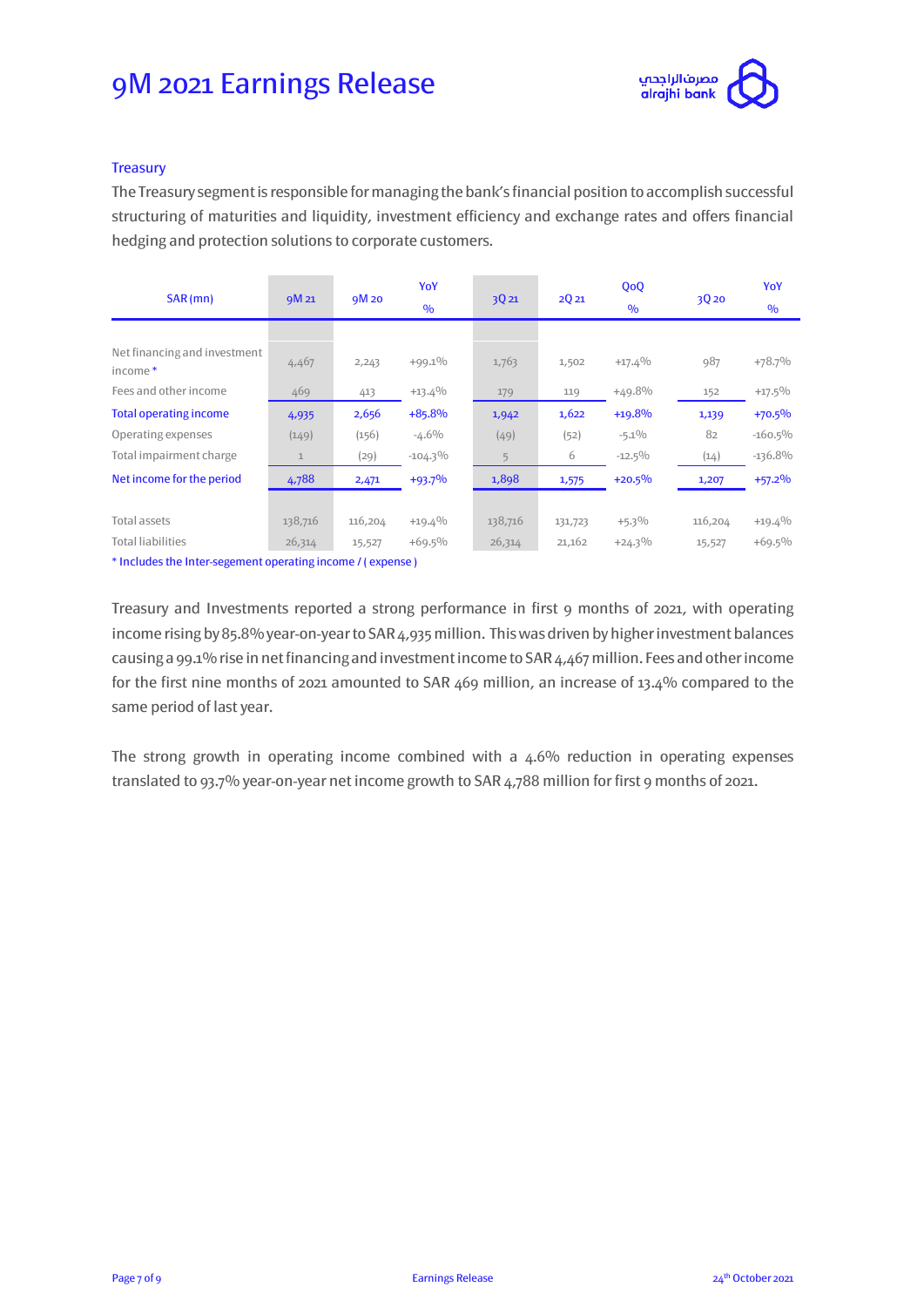

#### Al Rajhi Capital

The Bank's investment services and brokerage business offers asset management and local and international share trading services.

| SAR (mn)                               | 9M 21 | 9M 20 | YoY<br>$\frac{0}{0}$ | 3Q21  | 2Q21  | QoQ<br>$\frac{0}{0}$ | 3020  | YoY<br>$\%$ |
|----------------------------------------|-------|-------|----------------------|-------|-------|----------------------|-------|-------------|
|                                        |       |       |                      |       |       |                      |       |             |
| Net financing and investment<br>income | 51    | 35    | $+48.5\%$            | 21    | 17    | $+25.1%$             | 11    | $+91.4%$    |
| Fees and other income                  | 715   | 491   | $+45.6%$             | 194   | 242   | $-19.8%$             | 248   | $-21.8%$    |
| <b>Total operating income</b>          | 767   | 526   | $+45.8%$             | 215   | 258   | $-16.9%$             | 259   | $-17.0%$    |
| Operating expenses                     | (128) | (112) | $+14.0%$             | (44)  | (42)  | $+6.8%$              | (39)  | $+13.0%$    |
| Net income for the period              | 639   | 414   | $+54.4%$             | 170   | 217   | $-21.4%$             | 219   | $-22.4%$    |
|                                        |       |       |                      |       |       |                      |       |             |
| <b>Total assets</b>                    | 4,752 | 3,391 | $+40.1\%$            | 4,752 | 4,446 | $+6.9%$              | 3,391 | $+40.1\%$   |
| <b>Total liabilities</b>               | 287   | 163   | $+76.0%$             | 287   | 191   | $+50.6%$             | 163   | $+76.0%$    |

Operating income for the Investment Services and Brokerage business increased by 45.8% over the same period last year to SAR 767 million, from higher local equity market activity and improved transaction flow.

Net income for for first 9 months of 2021 totalled SAR 639 million, a 54.4% year-on-year increase driven by the strong growth in operating income.